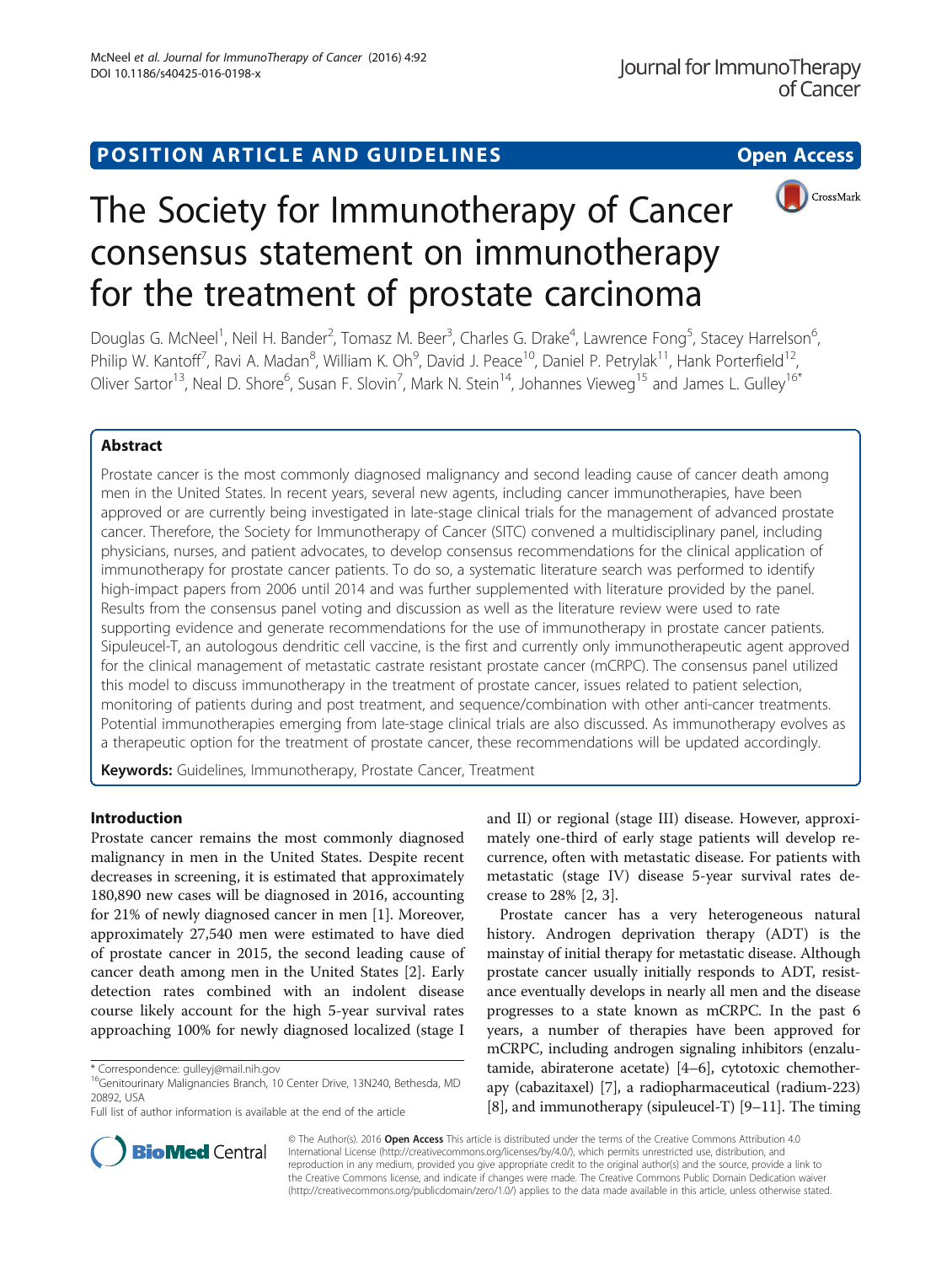of initiation of treatment as well as the optimal sequence of these therapies has been the topic of considerable discussion and debate. Figure 1 demonstrates the current algorithm for therapy of all stages of prostate cancer. As can be noted, immunotherapy is currently employed in the setting of asymptomatic mCRPC.

There has been interest in using immunotherapy as a treatment for prostate cancer for many years. While the immunogenicity of prostate tumors was contested nearly 30 years ago, more recent evidence suggests prostate cancer is an immunologically recognized disease. T cell infiltration into prostate tumors has been identified at the time of cancer diagnosis and can be modulated by treatments such as ADT [[12](#page-9-0)–[14](#page-9-0)]. Cellular and humoral immune responses can be detected to prostate-specific and prostate cancer-associated proteins in patients with prostate cancer [[15](#page-9-0), [16\]](#page-9-0). Moreover, the findings of decreased MHC class I expression on advanced prostate tumors and defects in T cell signaling in patients with advanced disease serve as evidence that prostate cancers can progress by circumventing T cell immune surveillance [\[17](#page-9-0), [18\]](#page-9-0). For these reasons, and given that the prostate is an expendable organ and many tissue-specific proteins are already known, there has been much exploration of prostate-specific proteins as tumor vaccine antigens [[19, 20\]](#page-9-0). In addition to dendritic cell-based vaccines, including sipuleucel-T, other vaccine strategies

that have been evaluated include the use of whole tumor cells (GVAX) [\[21](#page-9-0)], recombinant viral vectors (PSA-TRI-COM, PROSTVAC) [\[22\]](#page-10-0), DNA (pTVG-HP) [[23](#page-10-0), [24](#page-10-0)], and purified proteins or peptides. Additional immunotherapy strategies in clinical trials in metastatic prostate cancer include the evaluation of checkpoint inhibitors to enhance activation of anti-tumor T cell response [[21,](#page-9-0) [25](#page-10-0)–[27\]](#page-10-0). Among the agents currently in clinical trials are those directed against cytotoxic T-lymphocyte associated protein-4 (CTLA-4), programmed cell death 1 (PD-1) and its ligands, and lymphocyte activation gene-3 (LAG-3).

Sipuleucel-T is currently the only approved immunotherapy approach for mCRPC and was shown to produce a survival advantage compared to placebo in a pivotal phase III randomized, placebo-controlled clinical trial. Consistent survival findings were also reported in two smaller randomized placebo controlled studies that were not powered for overall survival (OS) as the primary end point [\[9](#page-9-0)–[11](#page-9-0), [28](#page-10-0)]. It is a cancer vaccine derived from a recombinant fusion protein of prostatic acid phosphatase (PAP) and granulocyte-macrophage colonystimulating factor (GM-CSF) that is used to activate autologous antigen-presenting cells (APCs) [\[19\]](#page-9-0). Treatment with vaccines, such as sipuleucel-T, is thought to induce tumor-specific immune responses and long-surviving memory T cells that potentially may continue to have antitumor effects long after it is administered [[19](#page-9-0), [20](#page-9-0)].

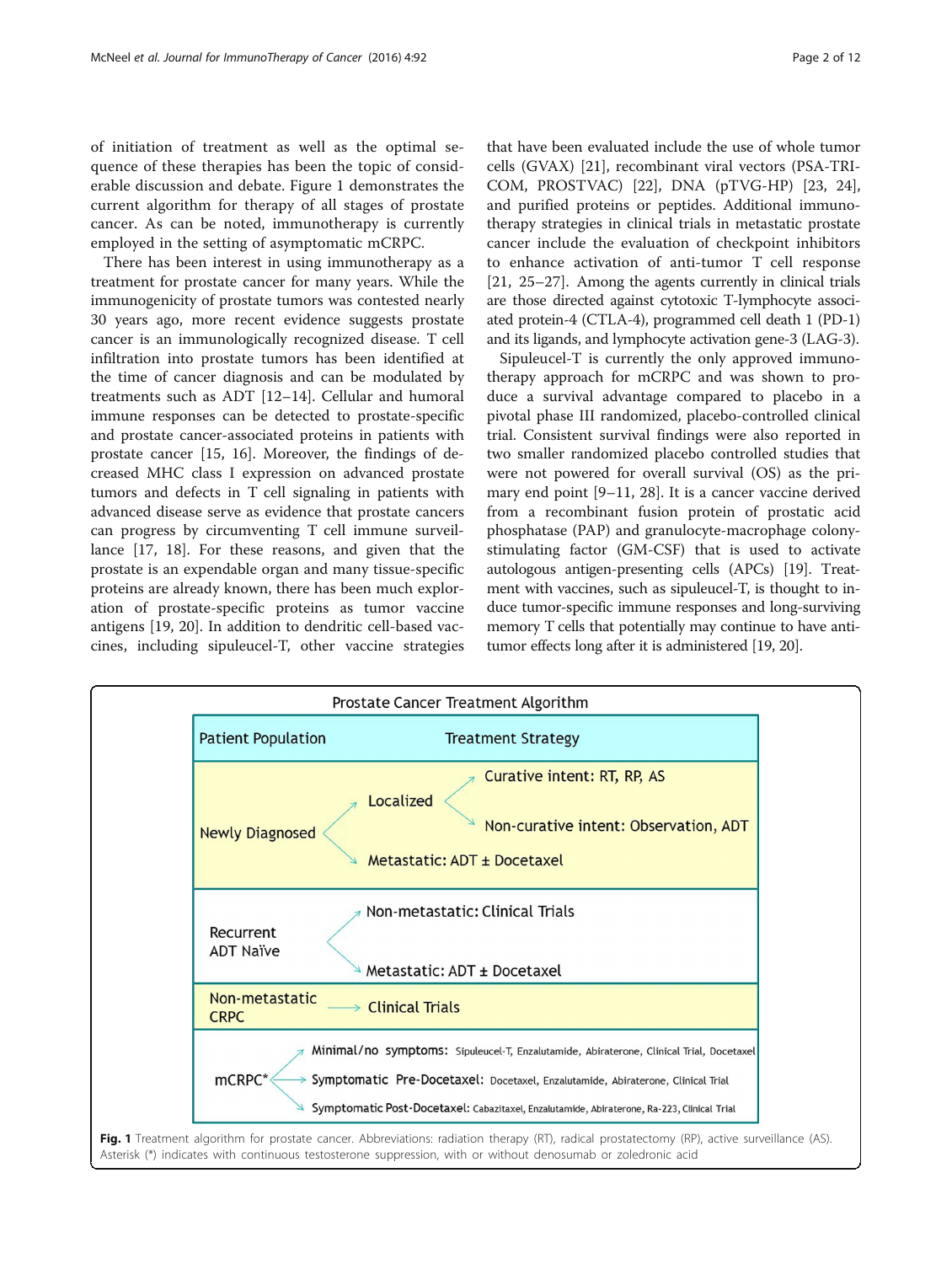Other organizations, both U.S.-based and international, have developed guidelines concerning the clinical management of prostate cancer. Sipuleucel-T is currently the only immunotherapeutic agent approved by the U.S. Food and Drug Administration (FDA) and the European Medicines Agency (EMA) for prostate cancer. Thus, the National Comprehensive Cancer Network (NCCN), American Urological Association (AUA), American Society of Clinical Oncology (ASCO), and European Association of Urology (EAU) discuss sipuleucel-T as a treatment option for patients with mildly symptomatic or asymptomatic mCRCP and provide details of its approval based on improvement in OS [\[29](#page-10-0)–[32\]](#page-10-0). However, due to differences in the international healthcare funding structure, guidance from the National Institute for Health and Care Excellence (NICE) does not recommend its use based on its incremental cost-effectiveness ration (ICER) vs. best standard care [\[33](#page-10-0)]. Although there is guidance for its use based on its approved indication, there is no consensus provided on sequencing with other therapies, monitoring response during treatment, and determining when to begin subsequent treatment. Thus, this consensus statement was developed to provide consensuses where current guidance is lacking for cancer immunotherapy agents, specifically for sipuleceul-T in this iteration. In addition, these guidelines provide information on future perspectives such as combination approaches and other immunotherapy agents in development, with plans to update these recommendations as further immunotherapeutic agents become approved in this disease setting.

SITC is a non-profit organization dedicated to advancing the science and application of cancer immunotherapy with the goal to improve outcomes for people with cancer. In order to provide guidance for practicing clinicians, SITC has established disease-specific panels to address the application of immunotherapy in the clinical setting and generate consensus guidelines. The Prostate Cancer Immunotherapy Guidelines panel, consisting of U.S. based physicians, nurses, and patient advocates, met in October 2014 to address the currently approved as well as emerging immunotherapies for prostate cancer. The discussion of this panel meeting focused on issues related to patient selection, monitoring of patients during and after treatment, sequencing of treatment with other available therapies, and any special issues for consideration, with the goal to generate a consensus statement on the clinical use of immunotherapy for prostate cancer patients. Moreover, a systematic literature search and review was performed to identify and evaluate the current evidence concerning the role of immunotherapy for prostate cancer. The overall goal of this consensus paper is to provide guidance for the clinical application of immunotherapy in prostate cancer patients and to provide the foundation to include future therapies with updates to these guidelines as warranted in an ever-changing therapeutic landscape.

## **Methods**

#### Consensus statement policy

This consensus statement was prepared using the Institute of Medicine's March 2011 Standards for Developing Trustworthy Clinical Practice Guidelines [[34\]](#page-10-0). In addition, the previously released SITC consensus guidelines were used as a model to develop and organize this manuscript as previously described [\[35\]](#page-10-0). To develop these guidelines, SITC convened a panel led by a steering committee of prostate cancer experts to meet in October 2014 with the goal to develop clinical treatment guidelines for immunotherapy in prostate cancer patients. This consensus statement is only intended to provide guidance. It is not to be used as a substitute for the individual professional judgment of the treating physician. The full version of this consensus report and others can be found on the SITC website [\[36\]](#page-10-0). Because of differences in drug approval, availability, and regulations in other countries, the panel focused on drugs currently approved by U.S. Food and Drug Administration (FDA) for the treatment of patients in the United States. Given this, the consensus panel was U.S. based, and discussion focused on issues related to U.S. based clinical practice.

#### Consensus panel and conflicts of interest

Following the methods used for the previous SITC consensus guidelines, panel members were both SITC members and nonmembers consisting of multidisciplinary experts encompassing clinicians and populations expected to be affected by the development of recommendations. All panel members were required to disclose any conflicts of interest using the SITC disclosure form, which requires full financial and other disclosures concerning relationships with commercial entities that could be expected to have direct regulatory or commercial impact resulting from the publication of this statement. No commercial funding was provided to support the consensus panel, literature review, or the preparation of this manuscript.

The consensus panel, consisting of 21 participants, including 14 medical oncologists, 3 urologists, 1 FDA physician-representative, 1 expert in translational research, 1 urologic oncology nurse, and 1 patient advocate, met in October 2014 (Additional file [1](#page-8-0)). In this meeting, results were reviewed from a previously distributed questionnaire to collect information regarding the panel member's role in the care of prostate cancer patients, primary clinical focus, experience with FDA-approved agents for prostate cancer, and current practices for the use or recommended use of such agents (Additional file [2\)](#page-8-0). The final version of this consensus statement was posted for an open comment period to the entire SITC membership (Additional file [3](#page-8-0)).

## Literature review

The MEDLINE database was used to perform the literature search using the terms "sipuleucel-T," "prostate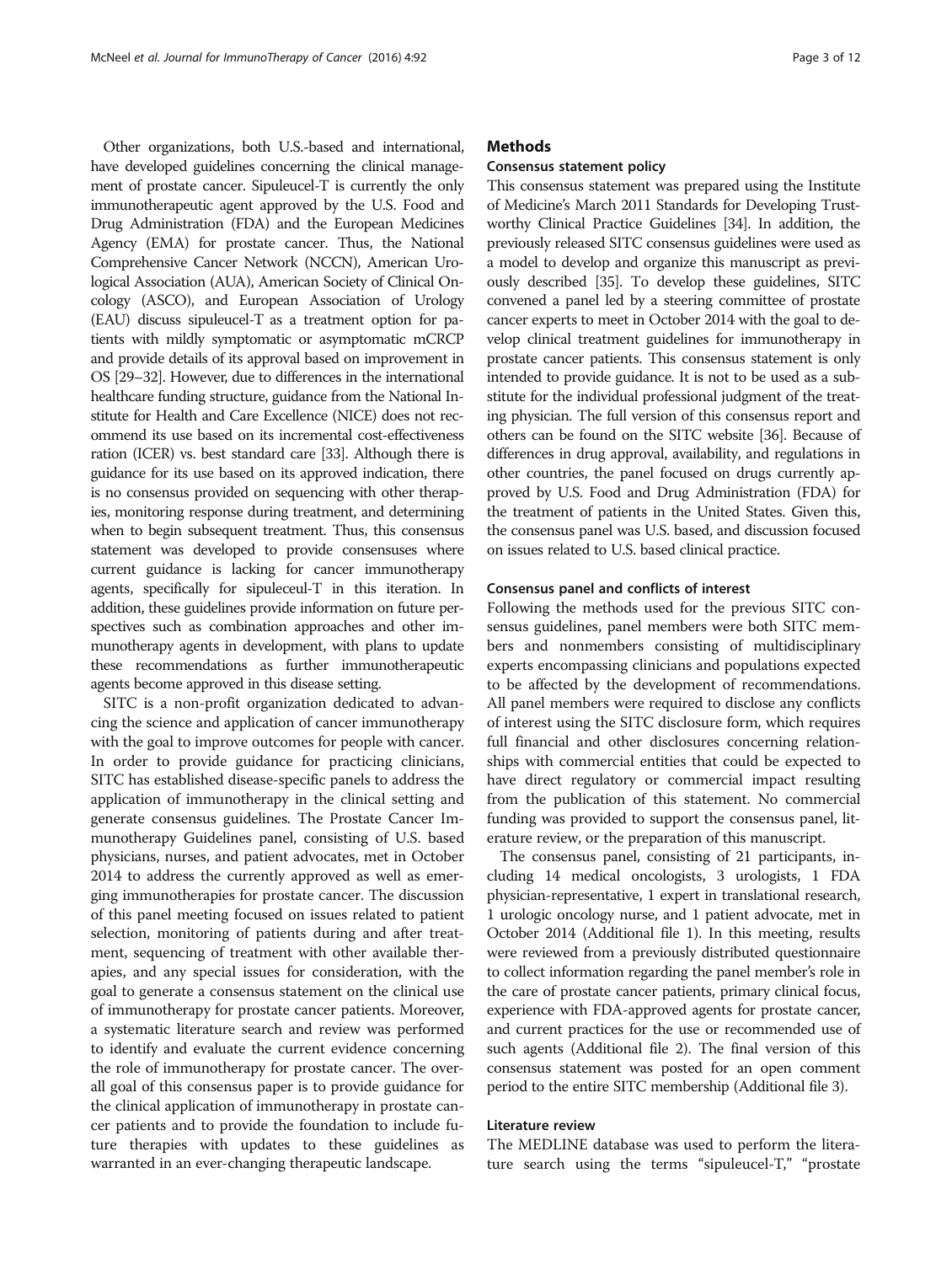cancer and ipilimumab," "prostate cancer and vaccine," "prostate cancer and immunotherapy," and "prostate cancer and therapeutic vaccine." The search was limited to include clinical trials, meta-analyses, practice guidelines, and research in humans. The search, conducted on September 29, 2014, encompassed articles published 2006–2014. Phase I and phase I/II trials, as well as review articles, were excluded from the literature search. However, key early reports, metaanalyses, and guideline reports entered the panel discussion. After removing duplicates, reviewing the references for accuracy, and supplementing with additional references as identified by the consensus panel a 34-item bibliography was finalized (Additional file [4\)](#page-8-0). Using the previously established grading system [\[28](#page-10-0)], the supporting literature was graded into three levels. To summarize, Level A was defined as strong, evidence-based data derived from prospective, randomized clinical trials and meta-analyses. Level B literature consisted of moderately supported data from uncontrolled, prospective clinical trials. Level C represented weak supporting data derived from reviews and case reports.

## Consensus recommendations

Immunotherapy for non-mCRPC Is there a role for the use of FDA-approved immunotherapy in patients with prostate cancer with non-metastatic,

#### non-castrate disease?

There was uniformity of opinion that there is no FDAapproved immunotherapy agent for patients with prostate cancer without metastases, whether castration-sensitive or castration-resistant. Similarly, there was uniformity of opinion that the only immunotherapy agent currently approved by the FDA for the treatment of prostate cancer is sipuleucel-T, which is indicated for patients with asymptomatic or minimally symptomatic mCRPC. Considerable discussion ensued, however, regarding the potential for immunotherapy in an earlier patient disease setting in which immune responsiveness may be greater. It was generally believed that clinical trials of immunotherapy should be pursued in earlier disease states with appropriate immune monitoring.

## Literature review and analysis

Sipuleucel-T is approved for mCRPC, and it is noteworthy that it is used in asymptomatic or minimally symptomatic patients where there was a survival benefit compared to the control group. Furthermore, additional retrospective analysis reported an association with a lower baseline serum PSA at the start of treatment with greater OS benefit from sipuleucel-T [[37\]](#page-10-0). Analysis of immune parameters that correlated with survival in the phase III trials demonstrated that the activation and the number of activated APCs in the administered product correlated with longer survival [\[28\]](#page-10-0). This is interpreted to be associated with the development of a long-term immune response, potentially leading to prolonged OS

[[28\]](#page-10-0). There have been some studies of sipuleucel-T in patients with non-metastatic disease, including a randomized study, suggesting an improvement in PSA doubling after testosterone normalization following limited ADT in vaccine vs. placebo-treated patients [\[38](#page-10-0)].

Data from a trial with another immunological agent have similarly suggested a possible benefit in patients with lower disease burden. A recently published study of ipilimumab in patients with mCRPC who were treated after palliative radiation and had progressed after docetaxel did not meet its primary endpoint target of increased OS [[25\]](#page-10-0). However, in a retrospective subgroup analysis, this study suggested that a subpopulation with less advanced disease derived greater benefit from ipilimumab compared to placebo [[25\]](#page-10-0). This subgroup consisted of patients with non-visceral disease, alkaline phosphatase less than 1.5 times the upper limit of normal, and hemoglobin of 11 gm/dL or greater. For this subset, the median OS of patients treated with ipilimumab was 22.7 months compared with 15.8 months for the patients who received placebo. The median OS for patients with even one of the poor prognostic factors listed above was 6.5 months among those treated with ipilimumab and 7.3 months for those who received placebo ( $p = 0.8756$ ). However, we would underscore that to date there are no prospective data to support the use of CTLA-4 as a monotherapy for mCRPC. Similarly, in two phase I trials of nivolumab, an anti-PD-1 antibody, among 25 heavily pre-treated patients with prostate cancer, there were no objective responses [[26, 27\]](#page-10-0). Consequently, there are also no data to support the efficacy of checkpoint blockade with PD-1 or PD-L1 blockade as monotherapy in patients with advanced prostate cancer.

#### Consensus recommendations

Based on recent data and accumulated experience with immune activating agents in patients with prostate cancer, immunotherapy may achieve greater benefit among mCPRC patients treated earlier in the disease course. The level of data supporting this is Level B from subset analyses of randomized clinical trials in patients with mCRPC [\[9](#page-9-0)–[11](#page-9-0), [25](#page-10-0)]. However, there are currently no appropriate efficacy data to support the use of sipuleucel-T in patients with non-metastatic prostate cancer.

## Immunotherapy for mCRPC

## What is the appropriate use of immunotherapy in the treatment of mCRPC?

The panel was in agreement that there is a role for the use of sipuleucel-T in the management of mCRPC prior to chemotherapy in the era of abiraterone and enzalutamide. The role of sipuleucel-T may be somewhat limited, but the optimal patients for this approach should be carefully defined, such that patients with mCRPC have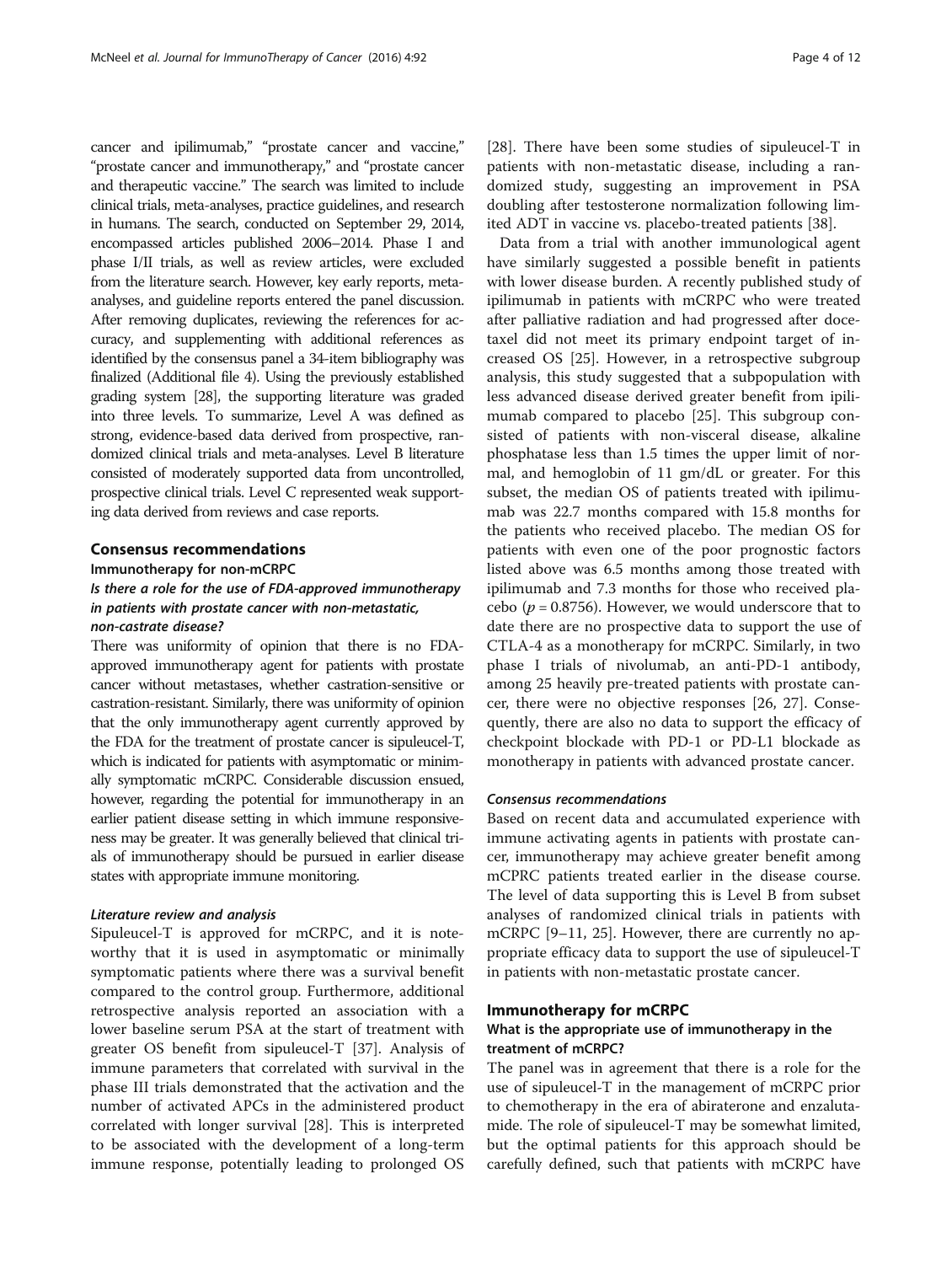as many options as possible. Its use in an earlier disease state may theoretically be more optimal as discussed above, given that a retrospective evaluation showed that a lower PSA level at the start of treatment appeared to correlate with longer OS in the IMPACT trial [\[37](#page-10-0)]. However, the current evidence-based recommendation is in asymptomatic or minimally symptomatic patients with mCRPC. This recommendation could be more stringently defined to optimize benefit. This recommendation is supported by Level A evidence from randomized trials and meta-analyses [\[9](#page-9-0)–[11,](#page-9-0) [39\]](#page-10-0).

#### Literature review and analysis

The pivotal placebo-controlled phase III trial that led to the approval of sipuleucel-T, and two other supportive phase III trials, showed a clinically meaningful and statistically significant survival benefit (25.8 months versus 21.7 months,  $p = 0.03$ , hazard ratio 0.78), independent of the outcome of PSA decline or progression-free survival (PFS) [[9](#page-9-0)–[11\]](#page-9-0). There was some conjecture that in the setting of immunotherapy, the short term response parameters may not be surrogates for OS. Reports and analysis suggest that immune response generated by sipuleucel-T may correlate with survival benefit [[28, 40](#page-10-0), [41](#page-10-0)].

#### Consensus recommendations

The level of the evidence to support sipuleucel-T in mCRPC was debated by the panel. Those who based their position on the three randomized trials felt the data was level A in support of sipuleucel-T, based on an appropriately powered randomized controlled study and two meta-analyses of the clinical trials studies confirming a statistically significant and clinically meaningful survival benefit [[30](#page-10-0), [31](#page-10-0)]. Others felt the evidence to be weak to moderate given that one of the supportive trials was not completed, and OS was not the primary endpoint of two of these trials. It was noted that the total number of patients and statistical power were less than required by the AUA Guidelines. Therefore, AUA Guidelines recently considered the evidence to be level B [[32\]](#page-10-0). In addition, guidelines from ASCO rated the recommendation strength for sipuleucel-T to be weak due to unclear quality of life benefit, although benefits in overall survival are supported [[31\]](#page-10-0). However, the NCCN guidelines rated the strength of the recommendations of sipuleucel-T in this setting as category 1 [[29](#page-10-0)]. Moreover, guidance from the EAU also rated the recommendation to use sipuleucel T in this setting as level A [[30\]](#page-10-0), consistent with the SITC rating system in which the evidence was considered level A.

This difference of opinion may account for the perceived need for additional investigations into the mechanism of action, and the investigations into other measures of immune activation, resulting from this

treatment as well as other immunotherapies entering clinical evaluation. With sipuleucel-T, there may have been a long-term immune activation in those who appeared to have a longer OS [[28\]](#page-10-0), and others have described an alteration in the tumor growth kinetics, and changes in tumor microenvironment [[42, 43](#page-10-0)]. Because a vaccine-induced immune response should lead to initial immune-mediated tumor cell death, other antigens within the tumor (e.g., neo-epitopes) can theoretically be presented back to the immune system. This tumor immunity cycle can lead to a broader, and potentially more clinically relevant, immune response known as "antigen spread." However, this is an ongoing dynamic and iterative process that may take some time before becoming clinically apparent. This process of antigen spreading has been demonstrated following treatment with sipuleucel-T and retrospectively demonstrated to be associated with prolonged OS [\[41](#page-10-0)]. This process needs to be further evaluated as additional immunotherapies enter the clinical arena.

With respect to an overall role for immunotherapy in the treatment of mCRPC, the general consensus was that there are major characteristics of mCRPC that favor an immunotherapy approach. Therefore, the goals should be to define optimal patient and tumor characteristics, identify best immunotherapy approaches, and identify the optimal sequence of immunotherapy with other available treatments that will benefit patients. Additional discussion centered on the type of clinical endpoints that reflect clinical benefit.

## Can optimal patient candidates be identified for an immunotherapy approach? will it be the same or different for different immunotherapy agents?

With sipuleucel-T, the recommendation was for use in asymptomatic or minimally symptomatic patients with mCRPC. Further retrospective analysis defined those with lower PSA to have a potentially greater survival benefit [\[37\]](#page-10-0). In the subgroup analysis in the randomized trial of ipilimumab versus placebo, the patients who did not have poor prognostic features (no visceral metastases, hemoglobin > 11, alkaline phosphatase <  $1.5$  ULN) had greater survival with ipilimumab treatment compared with those treated with placebo [\[25\]](#page-10-0), suggesting that similar populations may be preferable for other immunotherapy agents.

## Consensus recommendations

The majority of the panel (71%) recommended using clinical laboratory tests to select patients for use of sipuleucel-T by evaluating PSA, complete blood count (CBC), and liver enzymes. The intent was to rule out individuals at risk for rapid disease progression, although no specific laboratory thresholds precluding patients from treatment were discussed. In addition, the panel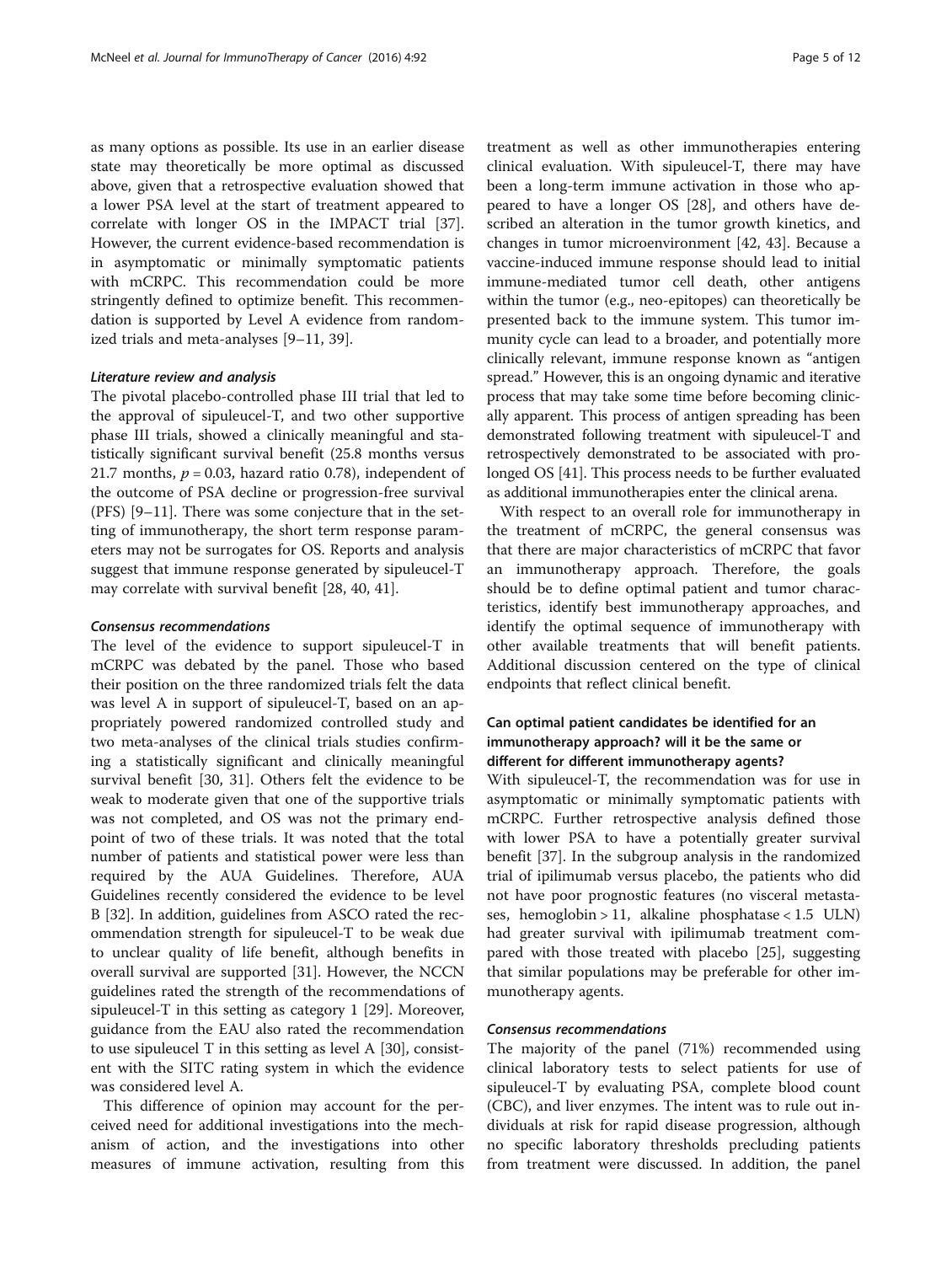also discussed whether the extent of disease by imaging determines whether to initiate treatment with sipuleucel-T. Sixty-four percent of the panel felt that the extent of disease as determined by imaging should be used to select patients for sipuleucel-T. Overall, the panel recommended using the rate of change at disease sites by imaging, reflecting the pace of the disease, to determine whether immunotherapy is appropriate. The panel recommended that those with rapidly growing disease not receive immunotherapy. Similarly, the panel would exclude patients with liver metastases.

These recommendations were based on prospective analysis of stratification factors and retrospective analysis of clinical and laboratory factors among patients enrolled in prospective randomized clinical trials of sipuleucel-T.

#### Literature review and analysis

Based on data from the randomized trials of sipuleucel-T, those patients with minimally to asymptomatic disease and low initial PSA had the greatest survival benefit, reflecting earlier and less rapidly progressive disease [[9](#page-9-0)–[11,](#page-9-0) [37\]](#page-10-0). Additionally those able to mount an immune response also appeared to have greater benefit [[28\]](#page-10-0). The subgroup analysis from the randomized trial of ipilimumab versus placebo also supports the selection of patients with better prognostic features as those able to generate an immune response and derive benefit from immunologic treatment.

Clinical parameters can be selected prior to treatment, but currently there are no biomarkers that will predict the expected degree of immunologic activation. The discovery of reliable predictive immune biomarkers remains a high research priority.

What is the impact of corticosteroid therapy (used in conjunction with previous treatment), chemotherapy, and secondary hormonal agents? Can patients continue on corticosteroids and receive immunotherapy for mCRPC, in particular sipuleucel-T, if utilized following these agents? Corticosteroids are included in regimens used in the initial treatment of metastatic prostate cancer, and may precede treatment with sipuleucel-T, and possibly other evolving immunotherapies. The duration of such therapy will impact whether there needs to be a weaning process, or whether patients will require continued physiologic corticosteroid therapy. However, the prior use of high dose corticosteroids is not thought to be problematic for subsequent immune-based treatment.

## Consensus recommendations

The discussion evaluated both stopping steroids and continuing physiologic doses. Essentially, it was felt that after a short course of corticosteroids, it is not necessary

to wean off corticosteroids. The panel was in agreement (100%) that it is not necessary to wean corticosteroids from a dose equivalent of 10 mg/day prednisone in order to treat with sipuleucel-T.

For patients who have been treated with abiraterone/ corticosteroids for 6 months or longer, and are taking physiologic doses of glucocorticoids, the patient can proceed with sipuleucel-T and would be expected to produce adequate numbers of dendritic cells. The level of evidence is considered Level B, based on a randomized phase II trial of concurrent vs. sequential abiraterone and sipuleucel-T showing no impact of abiraterone/ corticosteroids on sipuleucel-T induced APC activation and antigen spread [[44](#page-10-0)].

## Literature review and analysis

Several investigators have evaluated the immune response to sipuleucel-T and the enumeration of activated APCs, which is an FDA-approved release criteria for this product [\[45\]](#page-10-0). Whereas the number and activation state of APCs produced may impact the outcome of treatment [[28\]](#page-10-0), ongoing corticosteroid treatment as used in prostate cancer does not appear to affect the level of activation of APCs or subsequent antigen spread [\[39\]](#page-10-0), both of which have been positively associated with clinical outcome [\[25, 32, 33\]](#page-10-0). There is no data suggesting an impact of corticosteroids on the clinical outcome of treatment with sipuleucel-T [[44](#page-10-0)–[47](#page-10-0)].

## What is the preferred sequence of agents for the management of patients with minimally symptomatic (or asymptomatic) metastatic, castration-resistant prostate cancer?

Several agents have been approved for second-line treatment of prostate cancer, once the disease has become refractory to initial androgen deprivation. Sipuleucel-T is approved for minimally symptomatic or asymptomatic patients in this setting. Investigational immunotherapies are also being evaluated in this setting. The rationale for deciding which agent to use first with disease recurrence after initial ADT currently depends on the clinical status of the patient and the extent, site(s), and pace of the disease.

## Consensus recommendations

Two approaches were discussed by the panel as follows: 1) sipuleucel-T first or 2) an androgen receptor-targeted agent (such as abiraterone acetate or enzalutamide) first followed by sipuleucel-T. The majority of the panel recommended the use of sipuleucel-T first (90%), while the minority of the panel recommended the second approach (10%). Moreover, the panel was in agreement (100%) that it was optimal to use one of these approaches prior to radium and chemotherapy. Given the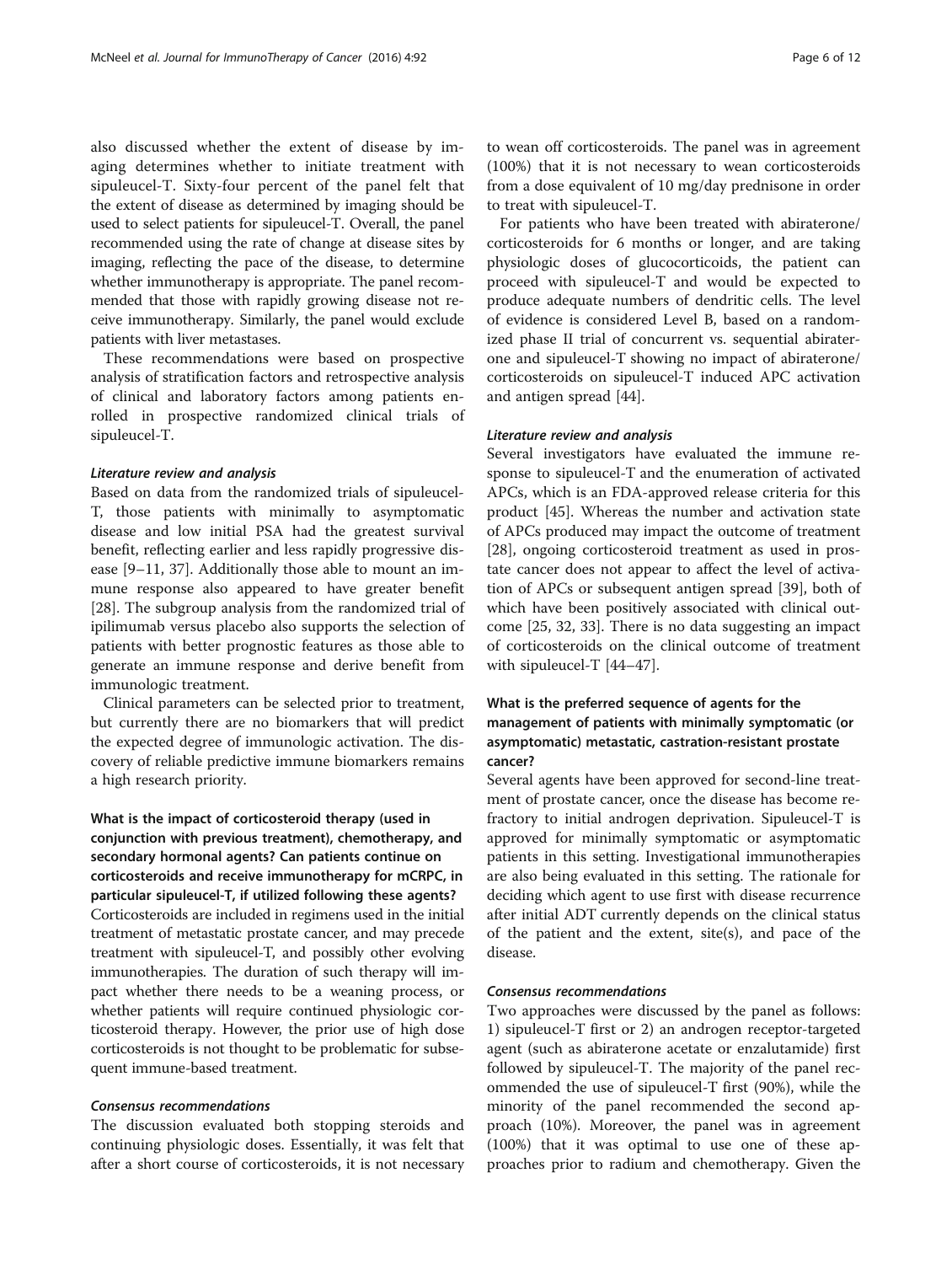importance of immunologic activation and the asymptomatic status of the patient, 100% of the panel recommended that when sipuleucel-T is used, it be used first if all other criteria are met.

## Literature review and analysis

As noted in the above discussions and literature review, the primary goal of sipuleucel-T therapy is to generate an appropriate immune response directed against the prostate tumor [\[28, 41](#page-10-0), [43, 46](#page-10-0)–[48\]](#page-10-0). This immune response, once generated, can persist long after the treatment is given, unlike the expected impact of an androgen receptor targeted therapy. A number of phase I-II clinical trials are underway to evaluate the optimal sequencing of sipuleucel-T with other agents and to investigate whether measures of immunological activation correlate with clinical outcome.

## What are the special issues and clinical management recommendations in the use of sipuleucel-T for the treatment of mCRPC?

There are detailed guidelines in the pharmaceutical package insert for the management of patients undergoing treatment with sipuleucel-T. The panel discussed these guidelines in detail as well as the issues related to patient monitoring. The relevant issues discussed included the evaluation of hematologic parameters for apheresis, monitoring patients during the infusion of activated cells, issues of central line infection, and follow-up monitoring of disease status after treatment is completed.

#### Consensus recommendations

The panel accepted the guidelines as outlined in the pharmaceutical Full Prescribing Information (package insert) for the production and administration of this specific immunotherapy agent. Any guidelines regarding other immunotherapy will be product specific. It was recommended that laboratory parameters as noted in the Full Prescribing Information through the course of apheresis be followed. Guidelines for hematologic parameters for apheresis are determined by the apheresis center. It was generally believed by the panel that patients do not require clinical evaluation prior to each cellular infusion if the previous one was uncomplicated. Infusions are typically completed in oncology or urology infusion centers and are monitored as per any other cellular infusion [\[9](#page-9-0)–[11\]](#page-9-0).

## Literature review and analysis

The major concerns are related to the need in some patients for central venous access to accomplish apheresis and the need to maintain such a line for the 4-6 weeks required for the procedures. This was evaluated for the IMPACT trial in which 23% of subjects required a central line for apheresis, and 12% developed infection related to catheter use [[9](#page-9-0)–[11](#page-9-0)]. However, as centers become more experienced management of central lines improves in general. Peripheral veins can be used in subjects as well, depending on the availability and quality of peripheral veins as determined by the apheresis center.

## What are the monitoring parameters following sipuleucel-T therapy?

## Consensus recommendations

Standard practice is used in terms of PSA and radiologic monitoring for patients with advanced prostate cancer. Eighty percent of the panel stated they would not change their standard monitoring procedure, while 20% reported that they would by obtaining a new baseline status immediately after completion of the infusions. These recommendations are based on level C evidence, as the evaluations performed in clinical trials leading to the approval of sipuleucel-T were typically done at 12 weeks rather than immediately following treatment.

## Literature review and analysis

There are currently no additional monitoring procedures or biomarkers for following patients treated with sipuleucel-T [[8](#page-9-0)–[10\]](#page-9-0). The apheresis product is assessed for the number of CD54 cells, but this is not followed after completion of the infusions [[45\]](#page-10-0).

Recent papers suggest that eosinophilia may correlate with prolonged survival in patients receiving sipuleucel-T for mCRPC, but this is not yet standard and deserves further investigation [[49\]](#page-10-0).

## How long do you wait after the last biweekly treatment with sipuleucel-T before considering another therapy? Consensus recommendations

Although there was not a consensus of opinion among the panel, several options were discussed. The minority of the panel (10%) recommended moving to a new therapy immediately. However, this option was recommended in the setting of a program that is a two-part treatment approach (e.g., sipuleucel-T followed by enzalutamide). Thirty percent of the panel recommended that it should depend on individual patient characteristics and the pace of the disease. The majority of the panel (60%) recommended waiting for an event/progression before beginning a subsequent therapy.

## How do you determine that it is time to start another treatment after having used sipuleucel-T? Consensus recommendations

The next treatment may be triggered by an event or initiated earlier. Patients must be aware that immunologic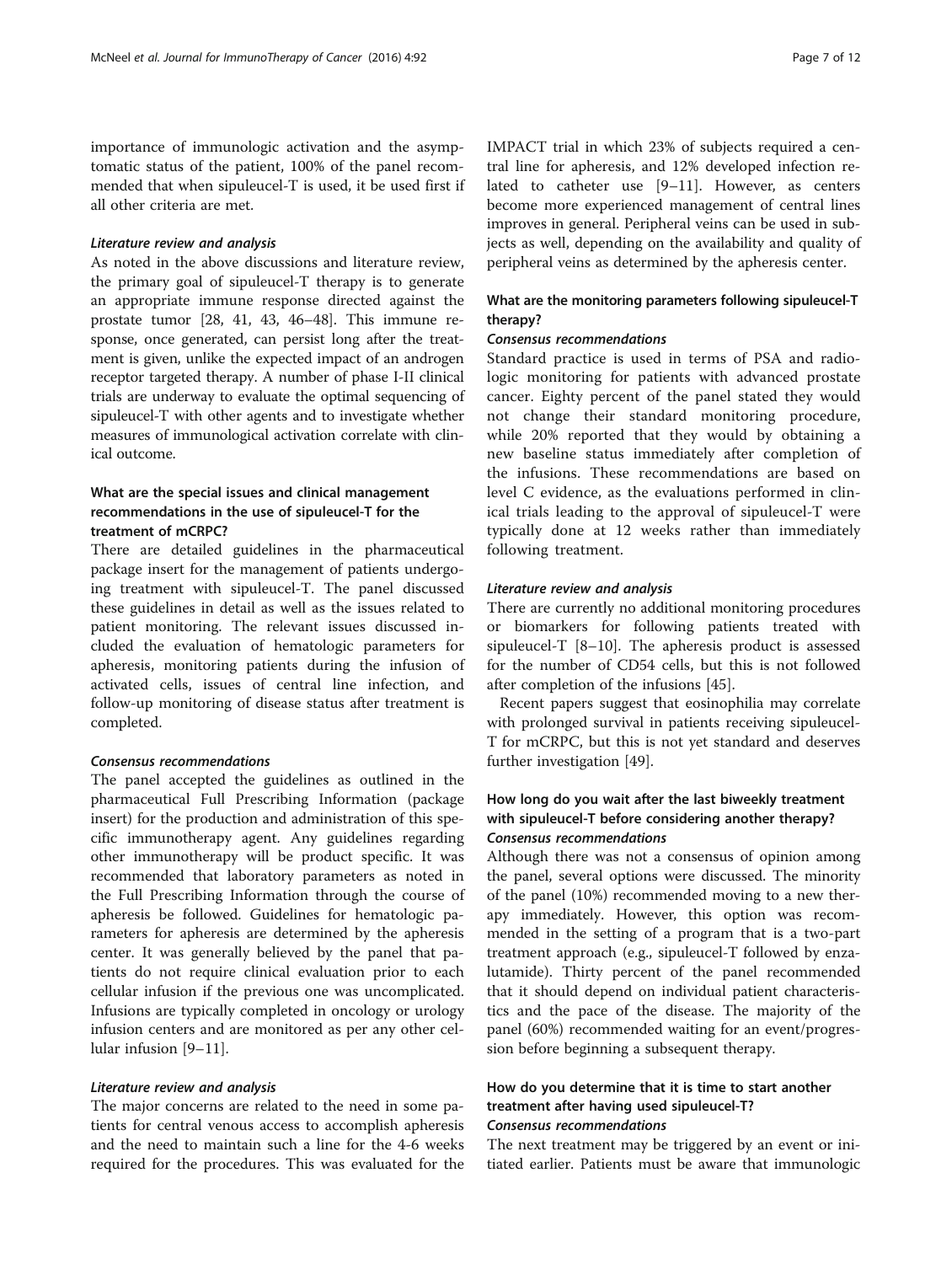| Treatment    | Cost of treatment alone <sup>a</sup> | Median overall survival benefit  |
|--------------|--------------------------------------|----------------------------------|
| sipuleucel-T | \$93,000 (median 3 cycles)           | 25.8 months vs. 21.7 months [9]  |
| enzalutamide | \$89,952 (median of 8 cycles)        | 18.4 months vs. 13.6 months [4]  |
| abiraterone  | \$144,950 (median of 14 cycles)      | 34.7 vs. 30.3 months [6, 59]     |
| docetaxel    | \$25,000 (median of 10 cycles)       | 18.9 months vs. 16.5 months [60] |
| cabazitaxel  | \$68,751 (median of 6 cycles)        | 15.1 months vs. 12.7 months [7]  |
| radium-223   | \$155,048 (median of 6 injections)   | 14.9 months vs. 11.3 months [8]  |

<span id="page-7-0"></span>Table 1 Estimated prices of agents approved to treat prostate cancer

a As determined by using estimates of average wholesale drug prices retrieved from UptoDate accessed 11/17/2016

therapy may take time and that typical measures of response, as determined by decreases in serum PSA or size of lesions on radiographic studies, are not likely to be affected. To address the issues involved with the atypical response measured with immunotherapy, the FDA has drafted guidance for industry concerning treatment past progression when using therapeutic cancer vaccines [[50\]](#page-10-0). Moreover, in measuring treatment response, immune-related response criteria have been developed to more accurately measure the response patterns observed with immunotherapy [\[51](#page-10-0)]. Managing patient expectations with a therapy such as this is consequently important and complex. These outcomes are based on results from phase III trials and on clinical experience, and hence are considered Level A evidence.

## Are there other considerations for repeat dosing or changes in the dosing schedule of sipuleucel-T? Consensus recommendations

There are clinical situations in which there may be increased intervals between doses. There are no immunological hypotheses that would preclude continuing infusions, even with a delay. Currently the data that exist are observations during the randomized clinical trials.

## Literature review and analysis

The recommendations from this discussion were based on the results and data from the phase III trials and meta-analyses [\[9](#page-9-0)–[11](#page-9-0), [39, 52](#page-10-0)]. Essentially they reflect the methodology in the literature and the pharmaceutical guidelines. At this time, there are no data to recommend moving the frequency from every 2 weeks to every 4 weeks. However, there is no recognized harm from a delay if it occurs.

## Cost and value of sipuleucel-T

As the rising cost of cancer care has increasingly become an area of concern among the oncology community, a brief overview of the cost as well as considerations of the value of sipuleucel-T was added after the panel meeting. The average wholesale price for sipuleucel-T is approximately \$93,000 per patient for a complete course of treatment (over about 1 month). While this is considerably higher as a monthly cost compared with other treatments for advanced prostate cancer, this cost is similar to costs for other therapies when factored over time (Table 1). Moreover, a direct cost comparison does not take into account the relative paucity of side effects from sipuleucel-T compared with chemotherapies that may lead to additional costs due to hospitalization, cost of growth factor support, cost of multiple infusions, and

Table 2 Examples of ongoing sipuleucel-T combination studies

| Trial                                                  | National clinical trial identifier | Status <sup>a</sup>                                                           |
|--------------------------------------------------------|------------------------------------|-------------------------------------------------------------------------------|
| Concurrent vs. sequential sipuleucel-T and abiraterone | NCT01487863                        | Randomized phase II, Reported in 2015 [44]                                    |
| Sipuleucel-T $+/- RT$                                  | NCT01807065                        | Randomized Phase II, Recruiting, Expected completion<br>date June 2017        |
| Sipuleucel-T +/- pTVG-HP DNA booster vaccine           | NCT01706458                        | Randomized pilot study, Recruiting, Expected completion<br>date December 2016 |
| Sipuleucel-T + indoximod                               | NCT01560923                        | Randomized phase II Recruiting, Expected completion<br>date December 2016     |
| Sipuleucel-T +/- ipilimumab                            | NCT01804465                        | Randomized phase II, Recruiting, Expected completion<br>date December 2017    |
| Sipuleucel-T +/- radium - 223                          | NCT02463799                        | Randomized phase II, Recruiting, Expected completion<br>date December 2018    |

<sup>a</sup> As determined by ClinicalTrials.gov accessed October 31, 2016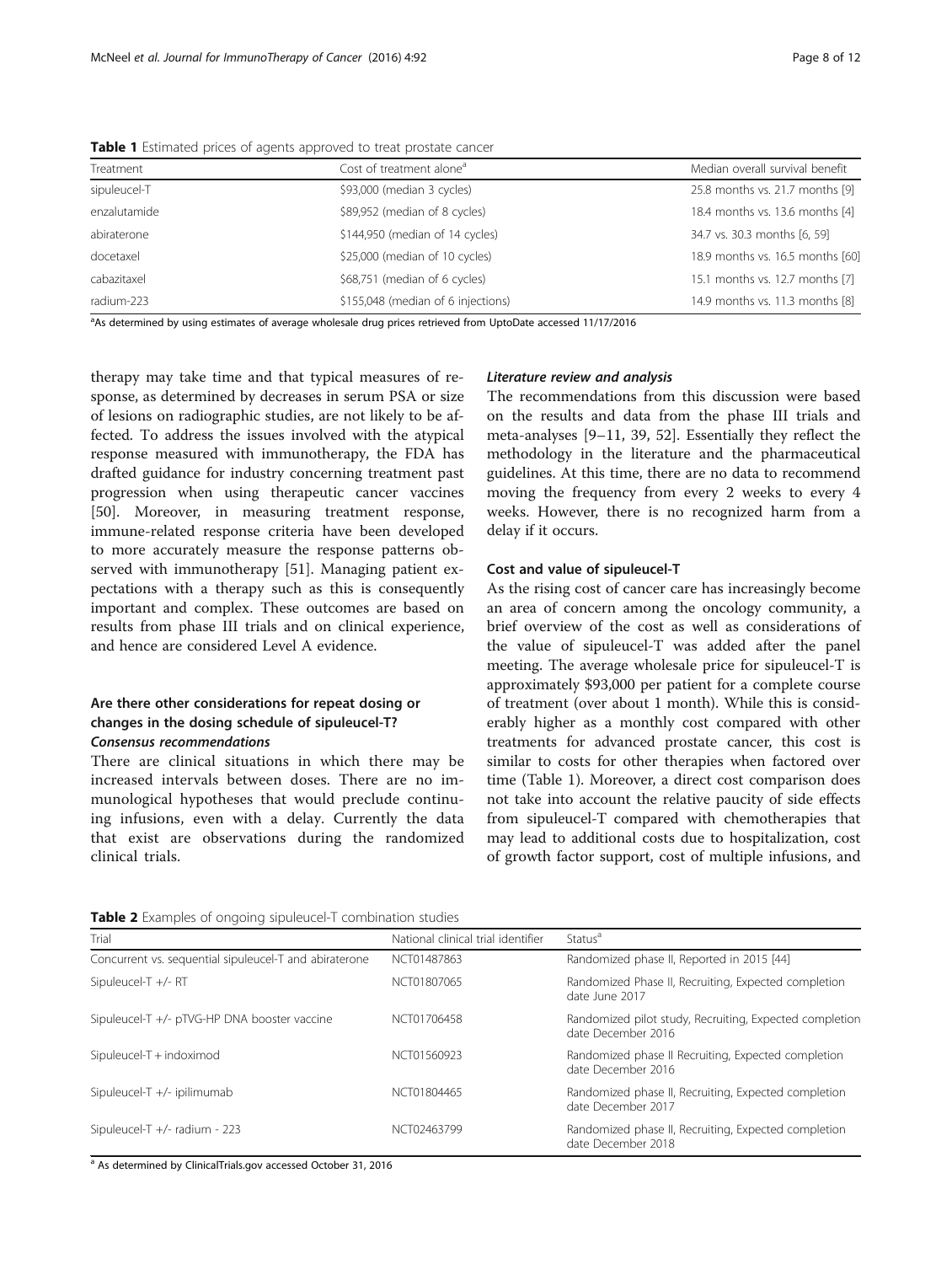<span id="page-8-0"></span>Table 3 Ongoing phase III immunotherapy trials in mCRPC

| Trial                               | National clinical trial<br>identifier | Status*                                           |
|-------------------------------------|---------------------------------------|---------------------------------------------------|
| PSA-TRICOM +/-<br>GM-CSF            | NCT01322490                           | Ongoing, Expected<br>completion date<br>June 2017 |
| Tasquinimod                         | NCT01234311                           | Completed, Reported<br>in 2016 [61]               |
| Ipilimumab in chemo-<br>naïve mCRPC | NCT01057810                           | Completed, Reported<br>in 2016 [38]               |
| .                                   |                                       |                                                   |

\* As determined by ClinicalTrials.gov accessed October 31, 2016

less tangible costs due to loss of work from multiple treatment visits [\[53\]](#page-10-0).

## Future perspectives

## What is the potential use of sipuleucel-T in combination with other agents?

The panel discussed the potential of combining sipuleucel-T with other agents. Agents discussed included androgen pathway targeted agents (e.g., bicalutamide, nilutamide, enzalutamide, and abiraterone acetate), zoledronic acid, and denosumab. The majority of the panel (58%) reported having ever combined sipuleucel-T with other agents. However, the panel was in agreement (100%) that they do not routinely use a combination approach with sipuleucel-T. The consensus discussion continued with considering whether sipuleucel-T should be used in combination, and concluded that all of these therapies were reasonable to investigate in combination with sipuleucel-T. In fact, a number of phase I and phase II trials are active or in development [[44, 47, 48](#page-10-0)] (Table [2](#page-7-0)). This assessment is considered Level B evidence, based on numerous ongoing prospective clinical trials.

The panel also discussed these issues in the context of immunotherapy agents that are in very advanced stages of clinical evaluation. PSA-TRICOM is a therapeutic vaccine associated with a 44% reduction of risk of death in a randomized phase II trial [\[22](#page-10-0)]. A subsequent phase III study completed enrollment with 1297 patients in 2015, with overall survival expected to be reported in 2017. Recent reports describe the outcome of two cooperative group clinical trials with combinations of PSA-TRICOM vaccine with docetaxel or with sequential androgen ablation therapy [[54, 55\]](#page-10-0). Immunotherapy trials combining vaccines and checkpoint inhibitors to further activate the immune response are also of interest and ongoing [[21](#page-9-0), [56, 57\]](#page-10-0). In addition, the use of other agents to enhance antigen presentation is being explored. Many different combination approaches, with sipuleucel-T and with other immunotherapy agents, are ongoing [[58](#page-11-0)]. Phase III trials of vaccines and immune modulators are ongoing (Table 3). Immune monitoring continues to be a major component of evaluating the effects of immunotherapy.

## **Conclusions**

Currently there is one FDA-approved immunotherapeutic agent for the treatment of mCRPC, providing a proof of principle that continues to stimulate the investigation of other immune approaches for prostate cancer. Additional phase III trials of immunotherapy agents as well as combination trials are ongoing and results will be reported in the near future. Further elucidation of patient-related characteristics and predictive immunological parameters of clinical benefit is the subject of ongoing investigations. The key to future development of immunotherapy in prostate cancer will be the delineation of the optimal sequence of immunotherapy, as single agents or in combination, with other active therapies for this disease.

## Additional files

[Additional file 1:](dx.doi.org/10.1186/s40425-016-0198-x) Cancer Immunotherapy Guidelines Prostate Cancer Roster. (DOCX 12 kb)

[Additional file 2:](dx.doi.org/10.1186/s40425-016-0198-x) Pre-meeting Survey Questions and Responses. (DOCX 30 kb)

[Additional file 3:](dx.doi.org/10.1186/s40425-016-0198-x) Comments Recieved during Review. (DOCX 12 kb) [Additional file 4:](dx.doi.org/10.1186/s40425-016-0198-x) Annotated Bibliography. (PDF 231 kb)

#### Abbreviations

ADT: Androgen deprivation therapy; APC: Antigen-presenting cell; ASCO: American Society of Clinical Oncology; AUA: American Urologic Association; CBC: Complete blood count; CTLA-4: Cytotoxic T-lymphocyte associated protein-4; EAU: European Association of Urology; FDA: U.S. Food and Drug Administration; GM-CSF: Granulocyte-macrophage colonystimulating factor; ICER: Incremental cost effectiveness ratio; LAG-3: Lymphocyte activation gene-3; mCRPC: Metastatic castrate resistant prostate cancer; NCCN: National Comprehensive Cancer Network; NICE: National Institute for Health and Care Excellence; OS: Overall survival; PAP: Prostatic acid phosphatase; PD-1: Programmed cell death 1; PD-L1: Programmed cell death-ligand 1; PFS: Progression-free survival; SITC: Society for Immunotherapy of Cancer

#### Acknowledgements

The authors acknowledge editorial and writing assistance from Janice P. Dutcher, M.D., consultant to and member of SITC. In addition, the authors thank Lori Brix for performing the literature search and SITC staff for administrative and organizational support.

#### Funding

Not applicable.

# Availability of data and material

Not applicable.

#### Authors' contributions

Following the in-person meeting, the discussion as well as the results from the pre-meeting survey questions were used by JPD to draft the manuscript with guidance from DGM and JLG. All of the authors provided critical review, relevant edits, and feedback to direct content during multiple rounds of review. In addition, all authors have read and approved the final version of this manuscript.

#### Competing interests

DGM has ownership, acts as a consultant to, and owns intellectual property in Madison Vaccines, Inc. He also serves as a principle investigator for a clinical trial sponsored by Dendreon Corporation. NHB acts as an advisor and owns equity in BZL Biologics, LLC. He also serves on scientific advisory boards for Bind Therapeutics, Inc and ADC Therapeutics. TMB has received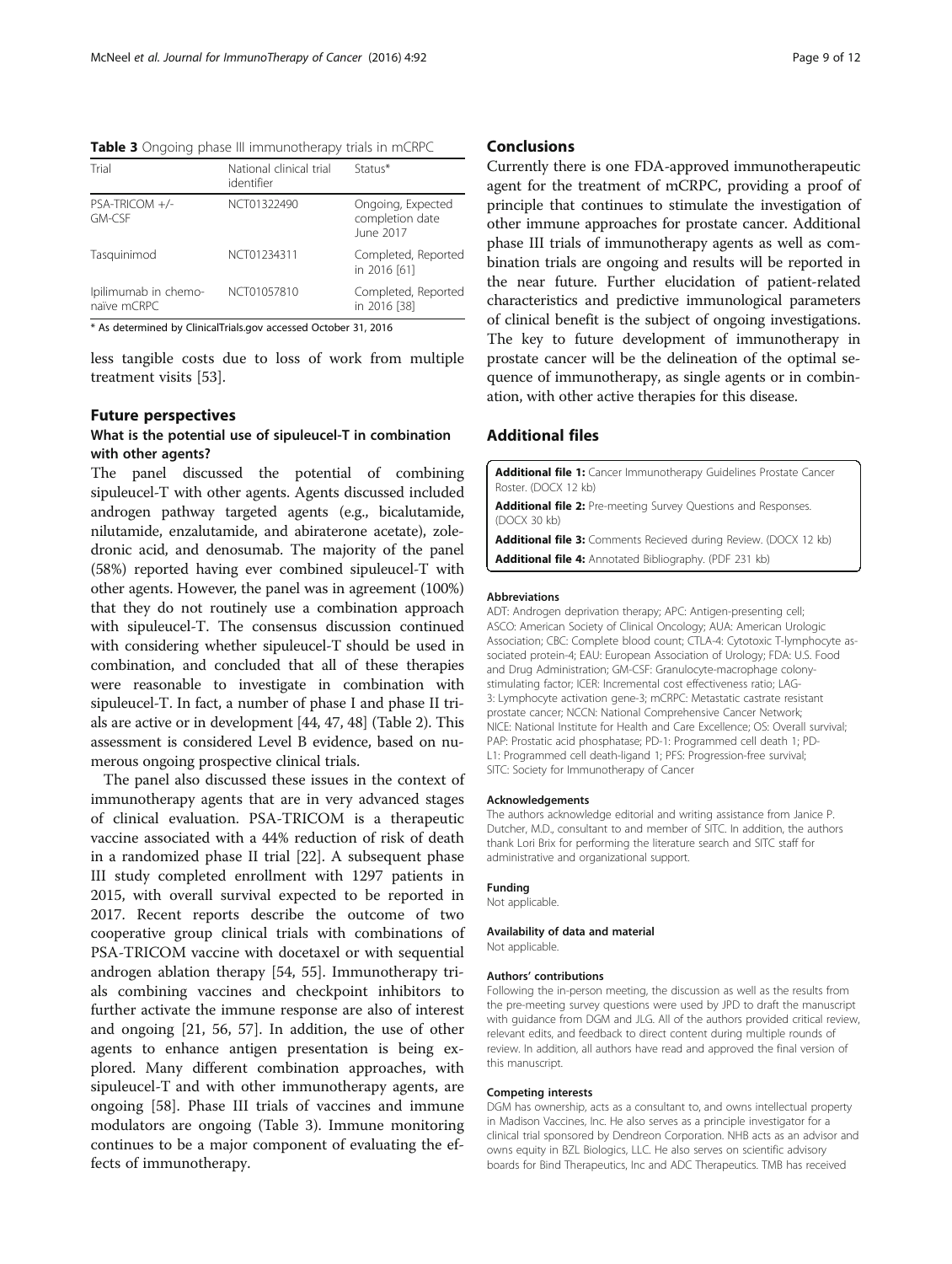<span id="page-9-0"></span>research funding from Astellas, Dendreon Corporation, Janssen, Medivation, and OncoGenex. He also acts as a consultant to Astellas, Dendreon Corporation, and Janssen (Japan). CGD acts as a consultant to Agenus, Dendreon Corporation, NexImmune, Immune Excite, Janssen, Eli Lilly, Merck, Pierre Fabre, Roche (Genentech), Tizona, and Potenza Therapeutics and has received research funding from Bristol-Myers Squibb, Janssen, and AduroBiotech. In addition, he owns patents with AstraZeneca (MedImmune), Bristol-Myers Squibb, and Janssen and owns stock in Compugen, NexImmune, Tizona, and Potenza Therapeutics. LF has received research support from Dendreon Corporation, Bristol-Myers Squibb, and AbbVie. PWK has investment interests in Bllicum, Metamark, Placon, and Tarveda Therapeutics. He also participates on scientific advisory boards for Astellas, Bayer, Bellicum, BIND Biosciences, Inc, BN Immunotherapeutics, Cristal Therapeutics, Endocyte/TRM Oncology, GTx, Ipsen Pharmaceuticals, Janssen, Metamark, Medivation, Millennium/Prometrika, MophoSys, MTG Therapeutics, Omnitura, OncoCellMDx, Pfizer, Sotio, Sanofi, Tarveda Therapuetics, and Tokai, and he acts on data safety monitoring boards for Roche (Genentech), Merck, and OncoGenex. WKO participates on a scientific advisory board for and is a medical cofounder of Checkpoint Sciences, Inc. DPP owns stock in Bellicum and Tyme Pharmaceuticals and has received research funding from OncoGenex, Progenics, Johnson & Johnson, Millennium, Celgene, Dendreon Corporation, Sanofi Aventis, Eli Lilly, and Roche Laboratories. He also acts as a consultant to Bayer, Bellicum, Dendreon Corporation, Sanofi Aventis, Johnson & Johnson, Exelixis, Ferring, Millennium, Medivation, Pfizer, Roche Laboratories, and Tyme Pharmaceuticals. OS acts as a consultant to Algeta, Amgen, Bayer, Bellicum, Bristol-Myers Squibb, Celgene, Dendreon Corporation, Exelixis, GlaxoSmithKline, Johnson & Johnson, Medivation, OncoGenex, and Sanofi Aventis. He has also received research funding from Algeta, AstraZeneca, Cougar, GlaxoSmithKline, Johnson & Johnson, and Sanofi Aventis and acts as a co-chair of the Radiation Therapy Oncology Group (RTOG). NDS acts as a consultant to or has received research funding from Amgen, Astellas, Bayer, Ferring, Janssen, Medivation, Sanofi, Sotio, Inovio, Tolmar, and Valeant. MNS has received research funding from Oncoceutics, Merck Sharp & Dohme, AbbVie, Janssen, Medivation, Astellas, Bavarian Nordic, and Advaxis. SH, RAM, DJP, SFS, JV, and JLG declare no competing interests.

#### Consent for publication

Not applicable.

#### Ethics approval and consent to participate Not applicable.

#### Author details

<sup>1</sup>University of Wisconsin Carbone Cancer Center, 7007 WIMR, 1111 Highland Avenue, Madison, WI 53705, USA. <sup>2</sup>Weill Medical College of Cornell University, Laboratory of Urological Oncology E-300, 525 East 68th Street, New York, NY 10021, USA. <sup>3</sup>Oregon Health and Science University Knight Cancer Institute, 3181 SW Sam Jackson Park Road, Portland, OR 97239, USA. 4 Johns Hopkins University, 1650 Orleans Street Room 410, Baltimore, MD 21287, USA. <sup>5</sup>University of California, San Francisco, 513 Parnassus Ave, Room<br>HSF 301, Box 1270, San Francisco, CA 94143, USA. <sup>6</sup>Carolina Urologic Research Center, 823 82nd Parkway, Suite B, Myrtle Beach, SC 29572, USA. 7 Memorial Sloan Kettering Cancer Center, 1275 York Avenue, New York, NY 10021, USA. <sup>8</sup>National Cancer Institute, National Institutes of Health, 10 Center Drive, Bethesda, MD 20892, USA. <sup>9</sup>Mount Sinai School of Medicine, One Gustave L. Levy Place, Box 1079, New York, NY 10029, USA. <sup>10</sup>University of Illinois, 840 S Wood Street, Suite 820, Chicago, IL 60612, USA. 11Yale Cancer Center, PO Box 208032, New Haven, CT 06520, USA. 12Alliance for Prostate Cancer Prevention, 17660 Tamiami Trail, Suite 106, Fort Myers, FL 33908, USA. <sup>13</sup>Tulane University School of Medicine, 1430 Tulane Ave, SL-42, New Orleans, LA 70112, USA. <sup>14</sup>Rutgers Cancer Institute of New Jersey, 195 Little Albany Street, New Brunswick, NJ 08903, USA. <sup>15</sup>Nova Southeastern University, 3200 South University Drive, Fort Lauderdale, FL 33328, USA. <sup>16</sup>Genitourinary Malignancies Branch, 10 Center Drive, 13N240, Bethesda, MD 20892, USA.

#### Received: 16 August 2016 Accepted: 23 November 2016 Published online: 20 December 2016

#### References

- 1. Siegel RL, Miller KD, Jemal A. Cancer statistics, 2016. CA Cancer J Clin. 2016; 66(1):7–30. doi[:10.3322/caac.21332](http://dx.doi.org/10.3322/caac.21332).
- 2. Siegel RL, Miller KD, Jemal A. Cancer statistics, 2015. CA Cancer J Clin. 2015;65(1):5–29. doi:[10.3322/caac.21254](http://dx.doi.org/10.3322/caac.21254).
- 3. Potosky AL, Miller BA, Albertsen PC, Kramer BS. The role of increasing detection in the rising incidence of prostate cancer. JAMA. 1995;273(7):548–52.
- Scher HI, Fizazi K, Saad F, Taplin ME, Sternberg CN, Miller K, et al. Increased survival with enzalutamide in prostate cancer after chemotherapy. N Engl J Med. 2012;367(13):1187–97. doi[:10.1056/NEJMoa1207506.](http://dx.doi.org/10.1056/NEJMoa1207506)
- Fizazi K, Scher HI, Molina A, Logothetis CJ, Chi KN, Jones RJ, et al. Abiraterone acetate for treatment of metastatic castration-resistant prostate cancer: final overall survival analysis of the COU-AA-301 randomised, double-blind, placebo-controlled phase 3 study. Lancet Oncol. 2012;13(10): 983–92. doi:[10.1016/s1470-2045\(12\)70379-0](http://dx.doi.org/10.1016/s1470-2045(12)70379-0).
- 6. Ryan CJ, Smith MR, de Bono JS, Molina A, Logothetis CJ, de Souza P, et al. Abiraterone in metastatic prostate cancer without previous chemotherapy. N Engl J Med. 2013;368(2):138–48. doi[:10.1056/NEJMoa1209096.](http://dx.doi.org/10.1056/NEJMoa1209096)
- 7. de Bono JS, Oudard S, Ozguroglu M, Hansen S, Machiels JP, Kocak I, et al. Prednisone plus cabazitaxel or mitoxantrone for metastatic castrationresistant prostate cancer progressing after docetaxel treatment: a randomised open-label trial. Lancet. 2010;376(9747):1147–54. doi[:10.1016/](http://dx.doi.org/10.1016/s0140-6736(10)61389-x) [s0140-6736\(10\)61389-x](http://dx.doi.org/10.1016/s0140-6736(10)61389-x).
- 8. Parker C, Nilsson S, Heinrich D, Helle SI, O'Sullivan JM, Fossa SD, et al. Alpha emitter radium-223 and survival in metastatic prostate cancer. N Engl J Med. 2013;369(3):213–23. doi[:10.1056/NEJMoa1213755](http://dx.doi.org/10.1056/NEJMoa1213755).
- Kantoff PW, Higano CS, Shore ND, Berger ER, Small EJ, Penson DF, et al. Sipuleucel-T immunotherapy for castration-resistant prostate cancer. N Engl J Med. 2010;363(5):411–22. doi[:10.1056/NEJMoa1001294.](http://dx.doi.org/10.1056/NEJMoa1001294)
- 10. Small EJ, Schellhammer PF, Higano CS, Redfern CH, Nemunaitis JJ, Valone FH, et al. Placebo-controlled phase III trial of immunologic therapy with sipuleucel-T (APC8015) in patients with metastatic, asymptomatic hormone refractory prostate cancer. J Clin Oncol. 2006;24(19):3089–94. doi:[10.1200/jco.](http://dx.doi.org/10.1200/jco.2005.04.5252) [2005.04.5252](http://dx.doi.org/10.1200/jco.2005.04.5252).
- 11. Higano CS, Schellhammer PF, Small EJ, Burch PA, Nemunaitis J, Yuh L, et al. Integrated data from 2 randomized, double-blind, placebo-controlled, phase 3 trials of active cellular immunotherapy with sipuleucel-T in advanced prostate cancer. Cancer. 2009;115(16):3670–9. doi[:10.1002/cncr.24429.](http://dx.doi.org/10.1002/cncr.24429)
- 12. Gannon PO, Poisson AO, Delvoye N, Lapointe R, Mes-Masson AM, Saad F. Characterization of the intra-prostatic immune cell infiltration in androgendeprived prostate cancer patients. J Immunol Methods. 2009;348(1-2):9–17. doi[:10.1016/j.jim.2009.06.004.](http://dx.doi.org/10.1016/j.jim.2009.06.004)
- 13. Sfanos KS, Bruno TC, Meeker AK, De Marzo AM, Isaacs WB, Drake CG. Human prostate-infiltrating CD8+ T lymphocytes are oligoclonal and PD-1+. Prostate. 2009;69(15):1694–703. doi[:10.1002/pros.21020](http://dx.doi.org/10.1002/pros.21020).
- 14. Mercader M, Bodner BK, Moser MT, Kwon PS, Park ES, Manecke RG, et al. T cell infiltration of the prostate induced by androgen withdrawal in patients with prostate cancer. Proc Natl Acad Sci U S A. 2001;98(25):14565–70. doi[:10.](http://dx.doi.org/10.1073/pnas.251140998) [1073/pnas.251140998](http://dx.doi.org/10.1073/pnas.251140998).
- 15. McNeel DG, Nguyen LD, Ellis WJ, Higano CS, Lange PH, Disis ML. Naturally occurring prostate cancer antigen-specific T cell responses of a Th1 phenotype can be detected in patients with prostate cancer. Prostate. 2001;47(3):222–9. doi[:10.1002/pros.1066.](http://dx.doi.org/10.1002/pros.1066)
- 16. Olson BM, McNeel DG. Antibody and T-cell responses specific for the androgen receptor in patients with prostate cancer. Prostate. 2007;67(16):1729–39. doi:[10.1002/pros.20652.](http://dx.doi.org/10.1002/pros.20652)
- 17. Sanda MG, Restifo NP, Walsh JC, Kawakami Y, Nelson WG, Pardoll DM, et al. Molecular characterization of defective antigen processing in human prostate cancer. J Natl Cancer Inst. 1995;87(4):280–5.
- 18. Bander NH, Yao D, Liu H, Chen YT, Steiner M, Zuccaro W, et al. MHC class I and II expression in prostate carcinoma and modulation by interferon-alpha and -gamma. Prostate. 1997;33(4):233–9.
- 19. Gulley JL, Madan RA, Heery CR. Therapeutic vaccines and immunotherapy in castration-resistant prostate cancer: current progress and clinical applications. Am Soc Clin Oncol Educ Book. 2013. doi[:10.1200/EdBook\\_AM.](http://dx.doi.org/10.1200/EdBook_AM.2013.33.e166) [2013.33.e166](http://dx.doi.org/10.1200/EdBook_AM.2013.33.e166).
- 20. Slovin SF. Immunotherapeutic approaches in prostate cancer: combinations and clinical integration. Am Soc Clin Oncol Educ Book. 2015:e275-83. doi[:10.14694/EdBook\\_AM.2015.35.e275](http://dx.doi.org/10.14694/EdBook_AM.2015.35.e275)
- 21. van den Eertwegh AJ, Versluis J, van den Berg HP, Santegoets SJ, van Moorselaar RJ, van der Sluis TM, et al. Combined immunotherapy with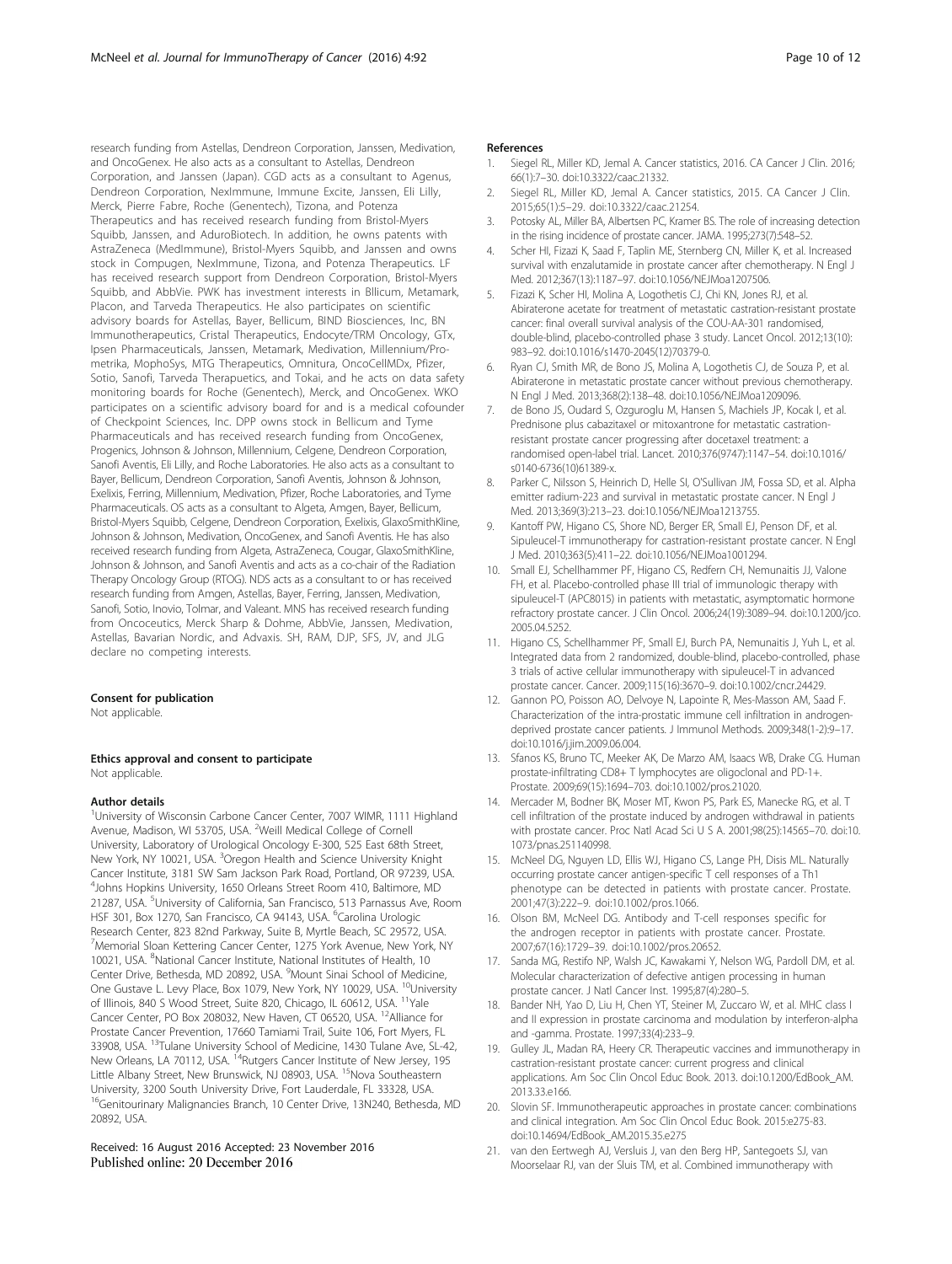<span id="page-10-0"></span>granulocyte-macrophage colony-stimulating factor-transduced allogeneic prostate cancer cells and ipilimumab in patients with metastatic castrationresistant prostate cancer: a phase 1 dose-escalation trial. Lancet Oncol. 2012;13(5):509–17. doi:[10.1016/s1470-2045\(12\)70007-4](http://dx.doi.org/10.1016/s1470-2045(12)70007-4).

- 22. Kantoff PW, Schuetz TJ, Blumenstein BA, Glode LM, Bilhartz DL, Wyand M, et al. Overall survival analysis of a phase II randomized controlled trial of a Poxviralbased PSA-targeted immunotherapy in metastatic castration-resistant prostate cancer. J Clin Oncol. 2010;28(7):1099–105. doi:[10.1200/jco.2009.25.0597.](http://dx.doi.org/10.1200/jco.2009.25.0597)
- 23. McNeel DG, Dunphy EJ, Davies JG, Frye TP, Johnson LE, Staab MJ, et al. Safety and immunological efficacy of a DNA vaccine encoding prostatic acid phosphatase in patients with stage D0 prostate cancer. J Clin Oncol. 2009;27(25):4047–54. doi:[10.1200/jco.2008.19.9968.](http://dx.doi.org/10.1200/jco.2008.19.9968)
- 24. Eriksson F, Totterman T, Maltais AK, Pisa P, Yachnin J. DNA vaccine coding for the rhesus prostate specific antigen delivered by intradermal electroporation in patients with relapsed prostate cancer. Vaccine. 2013;31(37):3843–8. doi:[10.1016/j.vaccine.2013.06.063](http://dx.doi.org/10.1016/j.vaccine.2013.06.063).
- 25. Kwon ED, Drake CG, Scher HI, Fizazi K, Bossi A, van den Eertwegh AJ, et al. Ipilimumab versus placebo after radiotherapy in patients with metastatic castration-resistant prostate cancer that had progressed after docetaxel chemotherapy (CA184-043): a multicentre, randomised, double-blind, phase 3 trial. Lancet Oncol. 2014;15(7):700–12. doi[:10.1016/s1470-2045\(14\)70189-5.](http://dx.doi.org/10.1016/s1470-2045(14)70189-5)
- 26. Topalian SL, Hodi FS, Brahmer JR, Gettinger SN, Smith DC, McDermott DF, et al. Safety, activity, and immune correlates of anti-PD-1 antibody in cancer. N Engl J Med. 2012;366(26):2443–54. doi[:10.1056/NEJMoa1200690](http://dx.doi.org/10.1056/NEJMoa1200690).
- 27. Brahmer JR, Drake CG, Wollner I, Powderly JD, Picus J, Sharfman WH, et al. Phase I study of single-agent anti-programmed death-1 (MDX-1106) in refractory solid tumors: safety, clinical activity, pharmacodynamics, and immunologic correlates. J Clin Oncol. 2010;28(19):3167–75. doi[:10.1200/jco.](http://dx.doi.org/10.1200/jco.2009.26.7609) [2009.26.7609](http://dx.doi.org/10.1200/jco.2009.26.7609).
- 28. Sheikh NA, Petrylak D, Kantoff PW, Dela Rosa C, Stewart FP, Kuan LY, et al. Sipuleucel-T immune parameters correlate with survival: an analysis of the randomized phase 3 clinical trials in men with castration-resistant prostate cancer. Cancer Immunol Immunother. 2013;62(1):137–47. doi:[10.1007/](http://dx.doi.org/10.1007/s00262-012-1317-2) [s00262-012-1317-2.](http://dx.doi.org/10.1007/s00262-012-1317-2)
- 29. National Comprehensive Cancer Network. Prostate Cancer (Version 3.2016). [https://www.nccn.org/professionals/physician\\_gls/pdf/prostate.pdf](https://www.nccn.org/professionals/physician_gls/pdf/prostate.pdf). Accessed 24 Oct 2016.
- 30. European Association of Urology. Prostate Cancer. [http://uroweb.org/](http://uroweb.org/guideline/prostate-cancer/) [guideline/prostate-cancer/](http://uroweb.org/guideline/prostate-cancer/). Accessed 24 Oct 2016.
- 31. Basch E, Loblaw DA, Oliver TK, Carducci M, Chen RC, Frame JN, et al. Systemic therapy in men with metastatic castration-resistant prostate cancer: American society of clinical oncology and cancer care Ontario clinical practice guideline. J Clin Oncol. 2014;32(30):3436–48. doi[:10.1200/jco.2013.54.8404](http://dx.doi.org/10.1200/jco.2013.54.8404).
- 32. Lowrance WT, Roth BJ, Kirkby E, Murad MH, Cookson MS. Castration-Resistant Prostate Cancer: AUA Guideline Amendment 2015. J Urol. 2015. doi[:10.1016/j.juro.2015.10.086](http://dx.doi.org/10.1016/j.juro.2015.10.086).
- 33. Simpson EL, Davis S, Thokala P, Breeze PR, Bryden P, Wong R. Sipuleucel-T for the treatment of metastatic hormone-relapsed prostate cancer: a nice single technology appraisal; an evidence review group perspective. Pharmacoecon. 2015;33(11):1187–94. doi:[10.1007/s40273-015-0296-5.](http://dx.doi.org/10.1007/s40273-015-0296-5)
- 34. Institute of Medicine Committee on Standards for Developing Trustworthy Clinical Practice Guidelines. Graham R, Mancher M, Miller Wolman D, Greenfield S, Steinberg E, editors. Clinical Practice Guidelines We Can Trust. Washington (DC): National Academies Press (US); 2011. [https://www.ncbi.](https://www.ncbi.nlm.nih.gov/pubmed/24983061) [nlm.nih.gov/pubmed/24983061.](https://www.ncbi.nlm.nih.gov/pubmed/24983061)
- 35. Kaufman HL, Kirkwood JM, Hodi FS, Agarwala S, Amatruda T, Bines SD, et al. The society for immunotherapy of cancer consensus statement on tumour immunotherapy for the treatment of cutaneous melanoma. Nat Rev Clin Oncol. 2013;10(10):588–98. doi:[10.1038/nrclinonc.2013.153](http://dx.doi.org/10.1038/nrclinonc.2013.153).
- 36. Society for Immunotheray of Cancer (SITC). Cancer Immunotherapy Guidelines. 2013. [http://www.sitcancer.org/about-sitc/initiatives/cancer](http://www.sitcancer.org/about-sitc/initiatives/cancer-immunotherapy-guidelines)[immunotherapy-guidelines.](http://www.sitcancer.org/about-sitc/initiatives/cancer-immunotherapy-guidelines) Accessed 04 Aug 2016.
- 37. Schellhammer PF, Chodak G, Whitmore JB, Sims R, Frohlich MW, Kantoff PW. Lower baseline prostate-specific antigen is associated with a greater overall survival benefit from sipuleucel-T in the immunotherapy for prostate adenocarcinoma treatment (IMPACT) trial. Urology. 2013;81(6):1297–302. doi[:10.1016/j.urology.2013.01.061.](http://dx.doi.org/10.1016/j.urology.2013.01.061)
- 38. Beer TM, Bernstein GT, Corman JM, Glode LM, Hall SJ, Poll WL, et al. Randomized trial of autologous cellular immunotherapy with sipuleucel-T in androgen-dependent prostate cancer. Clin Cancer Res. 2011;17(13):4558–67. doi[:10.1158/1078-0432.ccr-10-3223.](http://dx.doi.org/10.1158/1078-0432.ccr-10-3223)
- 39. Botrel TE, Clark O, Pompeo AC, Bretas FF, Sadi MV, Ferreira U, et al. Immunotherapy with Sipuleucel-T (APC8015) in patients with metastatic castration-refractory prostate cancer (mCRPC): a systematic review and meta-analysis. Int Braz J Urol. 2012;38(6):717–27.
- 40. Mulders PF, De Santis M, Powles T, Fizazi K. Targeted treatment of metastatic castration-resistant prostate cancer with sipuleucel-T immunotherapy. Cancer Immunol Immunother. 2015;64(6):655–63. doi[:10.1007/s00262-015-1707-3](http://dx.doi.org/10.1007/s00262-015-1707-3).
- 41. GuhaThakurta D, Sheikh NA, Fan LQ, Kandadi H, Meagher TC, Hall SJ, et al. Humoral immune response against nontargeted tumor antigens after treatment with sipuleucel-T and its association with improved clinical outcome. Clin Cancer Res. 2015;21(16):3619–30. doi:[10.1158/1078-0432.](http://dx.doi.org/10.1158/1078-0432.ccr-14-2334) [ccr-14-2334.](http://dx.doi.org/10.1158/1078-0432.ccr-14-2334)
- 42. Fong L, Carroll P, Weinberg V, Chan S, Lewis J, Corman J et al. Activated lymphocyte recruitment into the tumor microenvironment following preoperative sipuleucel-T for localized prostate cancer. J Natl Cancer Inst. 2014;106(11). doi:[10.1093/jnci/dju268.](http://dx.doi.org/10.1093/jnci/dju268)
- 43. Singh BH, Gulley JL. Immunotherapy and therapeutic vaccines in prostate cancer: an update on current strategies and clinical implications. Asian J Androl. 2014;16(3):364–71. doi[:10.4103/1008-682x.122585](http://dx.doi.org/10.4103/1008-682x.122585).
- 44. Small EJ, Lance RS, Gardner TA, Karsh LI, Fong L, McCoy C, et al. A randomized phase II trial of sipuleucel-T with concurrent versus sequential abiraterone acetate plus prednisone in metastatic castration-resistant prostate cancer. Clin Cancer Res. 2015;21(17):3862–9. doi[:10.1158/1078-0432.](http://dx.doi.org/10.1158/1078-0432.ccr-15-0079) [ccr-15-0079.](http://dx.doi.org/10.1158/1078-0432.ccr-15-0079)
- 45. Sheikh NA, Jones LA. CD54 is a surrogate marker of antigen presenting cell activation. Cancer Immunol Immunother. 2008;57(9):1381–90. doi:[10.1007/](http://dx.doi.org/10.1007/s00262-008-0474-9) [s00262-008-0474-9.](http://dx.doi.org/10.1007/s00262-008-0474-9)
- 46. Thara E, Dorff TB, Averia-Suboc M, Luther M, Reed ME, Pinski JK, et al. Immune response to sipuleucel-T in prostate cancer. Cancers (Basel). 2012;4(2):420–41. doi[:10.3390/cancers4020420](http://dx.doi.org/10.3390/cancers4020420).
- 47. Antonarakis E KA, Adams G, Karsh L, Elfiky A, Shore N. A randomized phase 2 study evaluating the optimal sequencing of sipuleucel-T and androgen deprivation therapy in biochemically-recurrent prostate cancer: Immune results with a focus on humoral responses. Proceedings of the European Association of Andrology Annual Congress, Stockholm. 2014;11-15 April(Poster 980).
- 48. Quinn DI, Shore ND, Egawa S, Gerritsen WR, Fizazi K. Immunotherapy for castration-resistant prostate cancer: Progress and new paradigms. Urol Oncol. 2015;33(5):245–60. doi[:10.1016/j.urolonc.2014.10.009.](http://dx.doi.org/10.1016/j.urolonc.2014.10.009)
- 49. McNeel DG, Gardner TA, Higano CS, Kantoff PW, Small EJ, Wener MH, et al. A transient increase in eosinophils is associated with prolonged survival in men with metastatic castration-resistant prostate cancer who receive sipuleucel-T. Cancer Immunol Res. 2014;2(10):988–99. doi[:10.1158/2326-6066.cir-14-0073.](http://dx.doi.org/10.1158/2326-6066.cir-14-0073)
- 50. US Food and Drug Administration. Guidance for Industry: Clinical Considerations for Therapeutic Cancer Vaccines. 2011. [http://www.fda.gov/](http://www.fda.gov/downloads/BiologicsBloodVaccines/GuidanceComplianceRegulatoryInformation/Guidances/Vaccines/UCM278673.pdf) [downloads/BiologicsBloodVaccines/GuidanceComplianceRegulatory](http://www.fda.gov/downloads/BiologicsBloodVaccines/GuidanceComplianceRegulatoryInformation/Guidances/Vaccines/UCM278673.pdf) [Information/Guidances/Vaccines/UCM278673.pdf](http://www.fda.gov/downloads/BiologicsBloodVaccines/GuidanceComplianceRegulatoryInformation/Guidances/Vaccines/UCM278673.pdf). Accessed 16 Nov 2016
- 51. Wolchok JD, Hoos A, O'Day S, Weber JS, Hamid O, Lebbe C, et al. Guidelines for the evaluation of immune therapy activity in solid tumors: immunerelated response criteria. Clin Cancer Res. 2009;15(23):7412–20. doi:[10.1158/](http://dx.doi.org/10.1158/1078-0432.ccr-09-1624) [1078-0432.ccr-09-1624](http://dx.doi.org/10.1158/1078-0432.ccr-09-1624).
- 52. Kawalec P, Paszulewicz A, Holko P, Pilc A. Sipuleucel-T immunotherapy for castration-resistant prostate cancer. A systematic review and meta-analysis. Arch Med Sci. 2012;8(5):767–75. doi:[10.5114/aoms.2012.31610](http://dx.doi.org/10.5114/aoms.2012.31610).
- 53. Fitch K, Pyenson B. Cancer patients recieving chemotherapy: opportunities for better management. Client Report. 2010;30:1-27.
- 54. DiPaola RS, Chen YH, Bubley GJ, Stein MN, Hahn NM, Carducci MA, et al. A national multicenter phase 2 study of prostate-specific antigen (PSA) pox virus vaccine with sequential androgen ablation therapy in patients with PSA progression: ECOG 9802. Eur Urol. 2015;68(3):365–71. doi:[10.1016/j.](http://dx.doi.org/10.1016/j.eururo.2014.12.010) [eururo.2014.12.010.](http://dx.doi.org/10.1016/j.eururo.2014.12.010)
- 55. McNeel DG, Chen YH, Gulley JL, Dwyer AJ, Madan RA, Carducci MA, et al. Randomized phase II trial of docetaxel with or without PSA-TRICOM vaccine in patients with castrate-resistant metastatic prostate cancer: A trial of the ECOG-ACRIN cancer research group (E1809). Hum Vaccin Immunother. 2015; 11(10):2469–74. doi:[10.1080/21645515.2015.1062190](http://dx.doi.org/10.1080/21645515.2015.1062190).
- 56. Karan D, Van Veldhuizen P. Combination immunotherapy with prostate GVAX and ipilimumab: safety and toxicity. Immunotherapy. 2012;4(6):577–80. doi[:10.2217/imt.12.53](http://dx.doi.org/10.2217/imt.12.53).
- 57. Jochems C, Tucker JA, Tsang KY, Madan RA, Dahut WL, Liewehr DJ, et al. A combination trial of vaccine plus ipilimumab in metastatic castration-